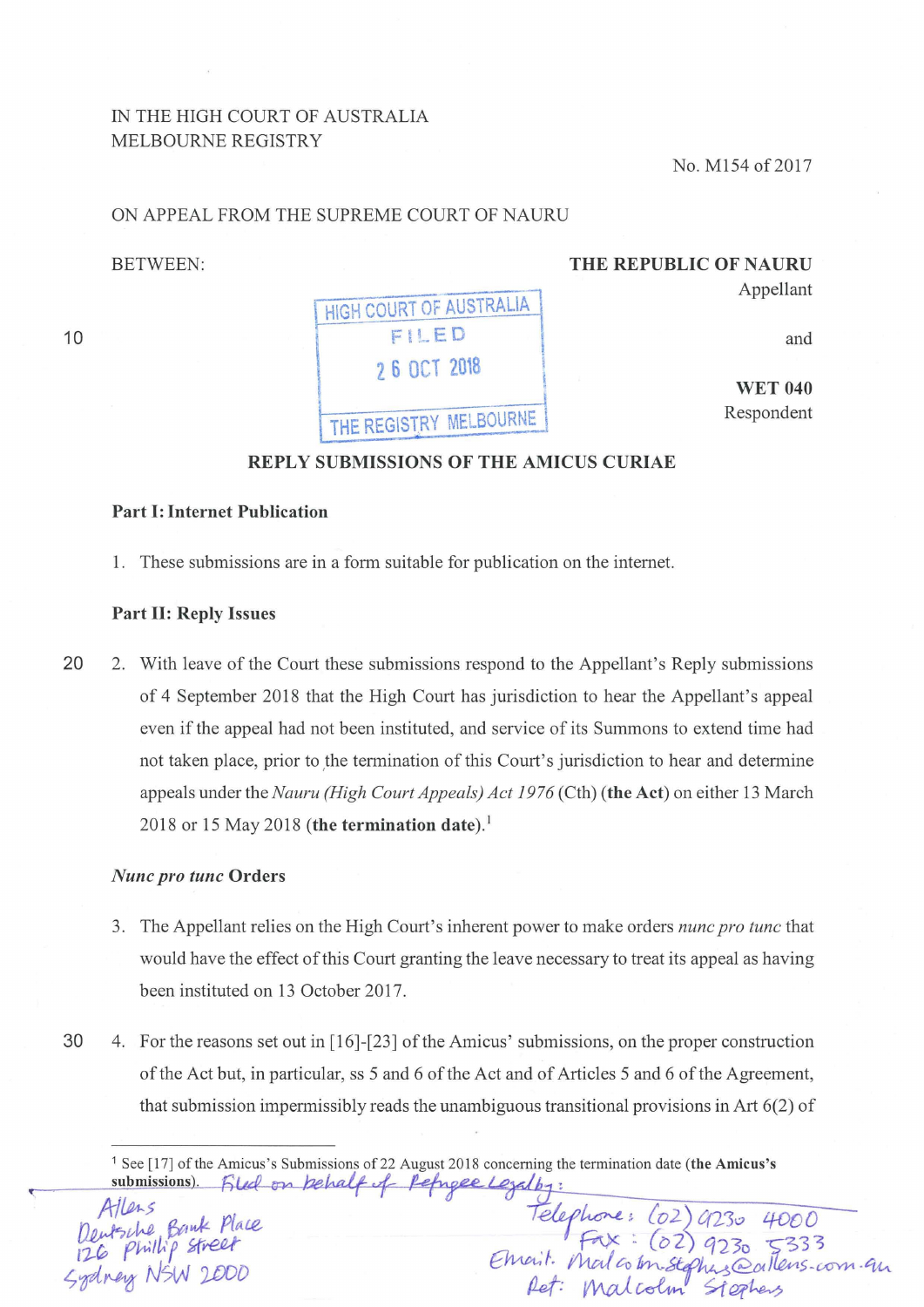the Agreement as if they contain the sub-clause (c) referred to in [22] of the Amicus's submissions.

- 5. The further problem with the Appellant's Reply submissions is that they erroneously seek to treat the *nunc pro tunc* orders sought as being merely procedural orders that are not concerned with issues of substance or substantive rights. 2 But, the *nunc pro tunc* orders sought by the Appellant cannot, or ought not, be made in this case as to do so would extend or confer jurisdiction on this Court that it would not otherwise have.<sup>3</sup>
- 6. Futiher, where no appeal had been instituted within the requisite 14 day period, or instituted and served prior to the tennination date, the Respondent had a vested right to the benefit of 10 the judgment below, which was no longer subject to any right of appeal to the High Court under the Act.<sup>4</sup> It follows that the *nunc pro tunc* orders sought by the Appellant concern substantive issues and will adversely affect an accrued right of the Respondent and ought not to be made. *<sup>5</sup>*
- 7. The decision of this Court in *Wei v Minister for Immigration and Border Protection6* is distinguishable because s 486A of the *Migration Act 1959* (Cth) was found not to impose a condition precedent to the invocation of jurisdiction under  $s$  75(v), but, rather, merely regulated its exercise with the consequence that the *nunc pro tunc* order sought in that case concerned procedural, rather than substantial issues. In contrast, as explained above, in the present case the *nunc pro tunc* order sought will have the consequence of the Appellant 20 invoking the jurisdiction of this Court which would not otherwise be available and also of adversely affecting an accrued right of the Respondent.
	- 8. The Appellant's reliance at [13] of its submissions on *Cladumar v Nauru Lands Committee*  is also misplaced. That case concerned the different subject matter of this Court's power or jurisdiction to receive further evidence on an appeal, which was within its jurisdiction to hear and determine, and turned on whether that was precluded if the appeal in question was an appeal in the strict sense.

<sup>&</sup>lt;sup>2</sup> Cf. *John Pfeiffer Pty Ltd v Ragersen* (2000) 203 CLR 503 at 521 [25] and 543 [99].

<sup>3</sup> See *Re Keystone Knitting Mills Trade Mark* [1929] 1 Ch 92, *Parsons v Bunge* (1941) 64 CLR 421 at 427 and 434.

<sup>4</sup> See also [12] below.

<sup>5</sup>*CfClarke v Bailey* (1993) 30 NSWLR 556, 569 and 572. *Wardley Australia Ltd v Western Australia* (1992) 175 CLR 514, 561 and *John Pfeiffer Pty Ltd v Rogersen* (2000) 203 CLR 503 at 544 [100].

<sup>6 (2015) 257</sup> CLR 22 at 36-37 [41]-[42].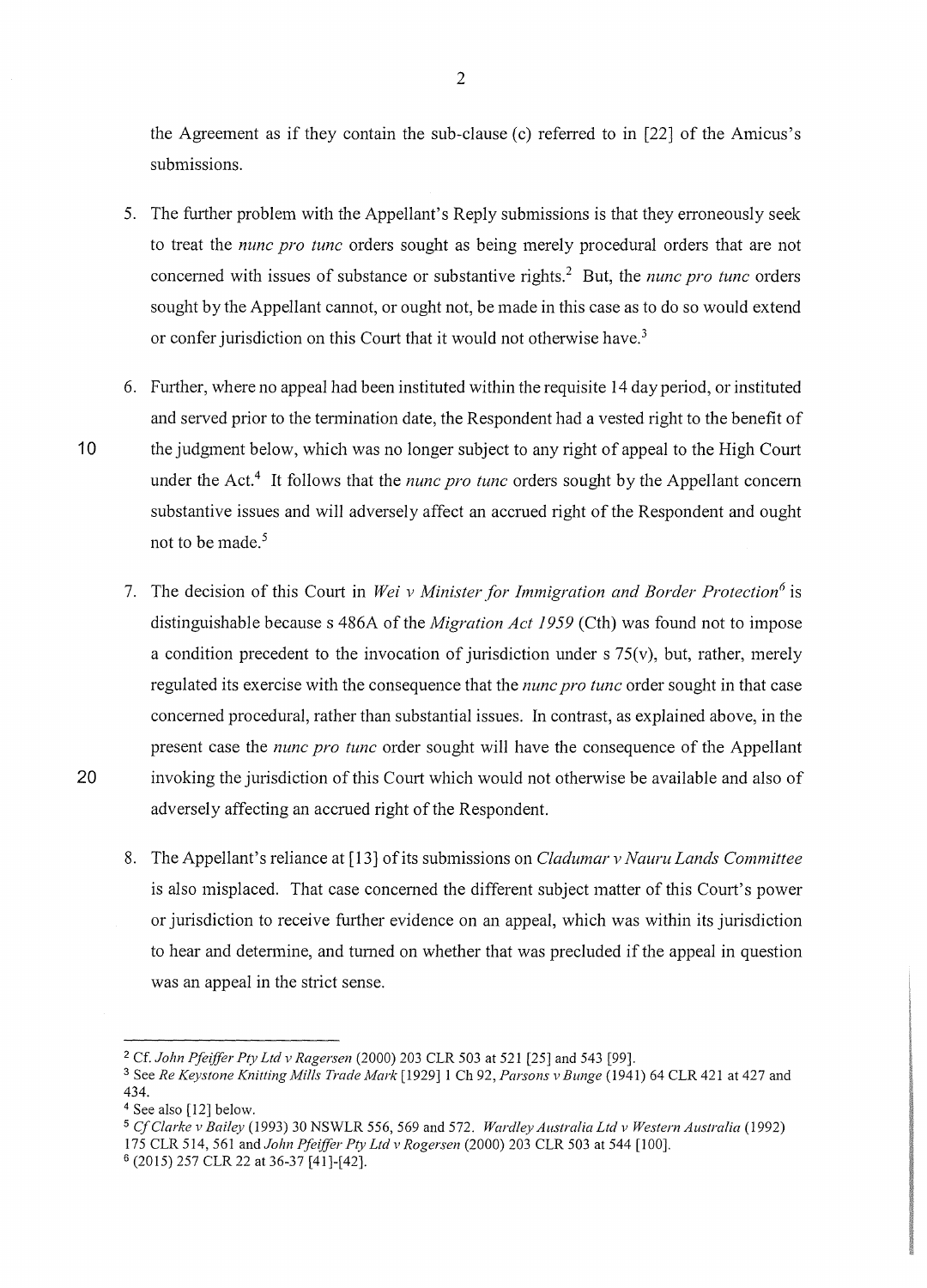#### **Service on the Respondent**

- 9. The Appellant appears to concede at [17] of its submissions that no provision of the High Court Rules governs the service of its application to extend the time in which to commence an appeal but submits that the Rules "should be construed sensibly" to apply the same rules as would apply to service of a notice of appeal. But, for the reasons set out at [25]-[32] of the Amicus's submissions, that submission should be rejected as no valid service on the respondent has occurred under the Rules. But the answer to the Appellant's plea for a "sensible construction" of the Rules is that there is no need to strain the meaning of any of the relevant Rules because Rule 6.01-1 specifically provides for the Court to make orders 10 in respect of procedural steps that are not prescribed by the Rules or where "there is any doubt about the manner or form of that procedure". The Amicus accepts that personal service out of the jurisdiction occurred on the Respondent on 7 October 2018. Although there may be some doubt as to whether that service required leave under the High Court and Federal Court Rules, for the purposes of these submissions the Amicus is prepared to assume that either that service was effective or leave would be granted to make it effective if the Court otherwise accepted the Appellant's submissions.
	- 10. But, even if the personal service on 7 October 2018 was otherwise effective it was too late as service on the Respondent was required prior to the tennination of this Court's jurisdiction on the termination date.
- 20 11. As was stated in *Laurie v Carroll*<sup>7</sup> service of the required process "is absolutely essential as the foundation of the court's jurisdiction". $8$  This Court has jurisdiction in a civil action either because the defendant was served within the jurisdiction with the originating court process while within its territorial jurisdiction or because applicable long arm provisions have been invoked.<sup>9</sup> Put another way, a court has no jurisdiction over a respondent unless and until the originating process is served and the decisive moment when the Respondent must be within the jurisdiction was when service of the court's process occurred.<sup>10</sup> Since

<sup>7 (1957) 98</sup> CLR 310 at 322-324.

<sup>8</sup> See also *Deveigne & Anor v Askar* (2007) 69 NSWLR 327 at [98] per McColl JA (with whom Hodgson and Giles JJA agreed).

<sup>9</sup>*Australian Securities and Investments Commission v Edensor Nominees Pty Ltd* (2001) 204 CLR 559 at [2] per Gleeson CJ, Gaudron and Gummow JJ; *John Pfeiffer Pty Ltd v Rogerson* (2000) 203 CLR 503 at [25] per Gleeson CJ, Gaudron, McHugh, Gummow and Hayne JJ.

<sup>10</sup>*Andressen v Bendigo and Adelaide Bank Ltd* [2016] SASC Ill at [71] per Parker J, analysing the decision on this Court in Laurie v Carroll (The appeal of that judgment of Parker J was dismissed; [2018] SASFC 30).